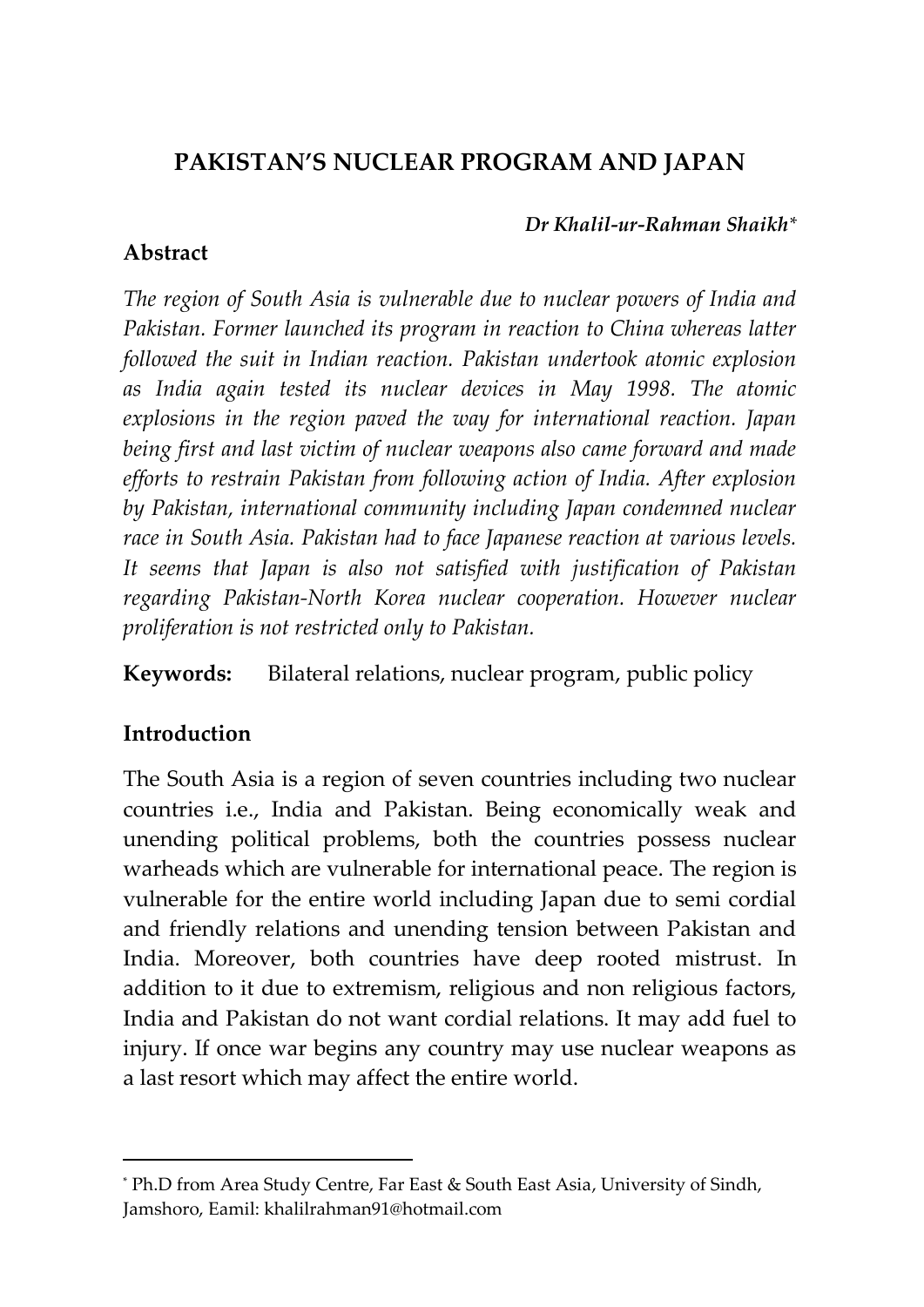Japan has always asked both the countries to restrain from nuclear tests, horizontally and vertically and sign the Comprehensive Test Ban Treaty (CTBT) and Nuclear Non-Proliferation Treaty (NPT). The Government of Pakistan was persuaded to sign the CTBT which it found how to do if India is unwilling (S. Numata, personal communication, 2010, January 25). But, both the countries are reluctant to respond positively to the call of international community. Japanese should keep saying that Pakistan should come to sign CTBT and NPT but it is like a dream as they understand the importance of security position on side of Pakistan. Japan is also pursuing India to sign both the treaties. However, nuclear problem will not be a big matter in future relations between India and Pakistan (Y. Nakagawa, personal communication, 2010, February 2). If India signs CTBT Pakistan may not do so as it might want equal status with India (T. Hirose, personal communication, 2010, January 12).

Every country should be justified in developing nuclear weapons because NPT is unfair treaty as five countries are admitted as nuclearized excluding others. They never tried to abolish nuclear weapons and if they try to abolish something in this regard then it will be alright. Pakistan and India do not sign treaty due to domestic problems. The Prime Minister Hatoyama of Japan during his visit to India asked the host country to sign CTBT but [Indian Premier] replied that U.S and China are not ratifying treaty so Professor Hiromoto Takenori thinks that without their ratification India will not sign the treaty (H. Takenori, personal communication, 2010, January 20).

Pakistan wants nuclear free world in an ideal scenario but ground realities are that it is not a nuclear state by choice but by compulsions because of its own national security interests. Japan keeps reiterating its ideal version that it is nuclear free but it is for domestic audience as well as for national stature and policy so it continues to pursue that (A. A. Gilani Syed, personal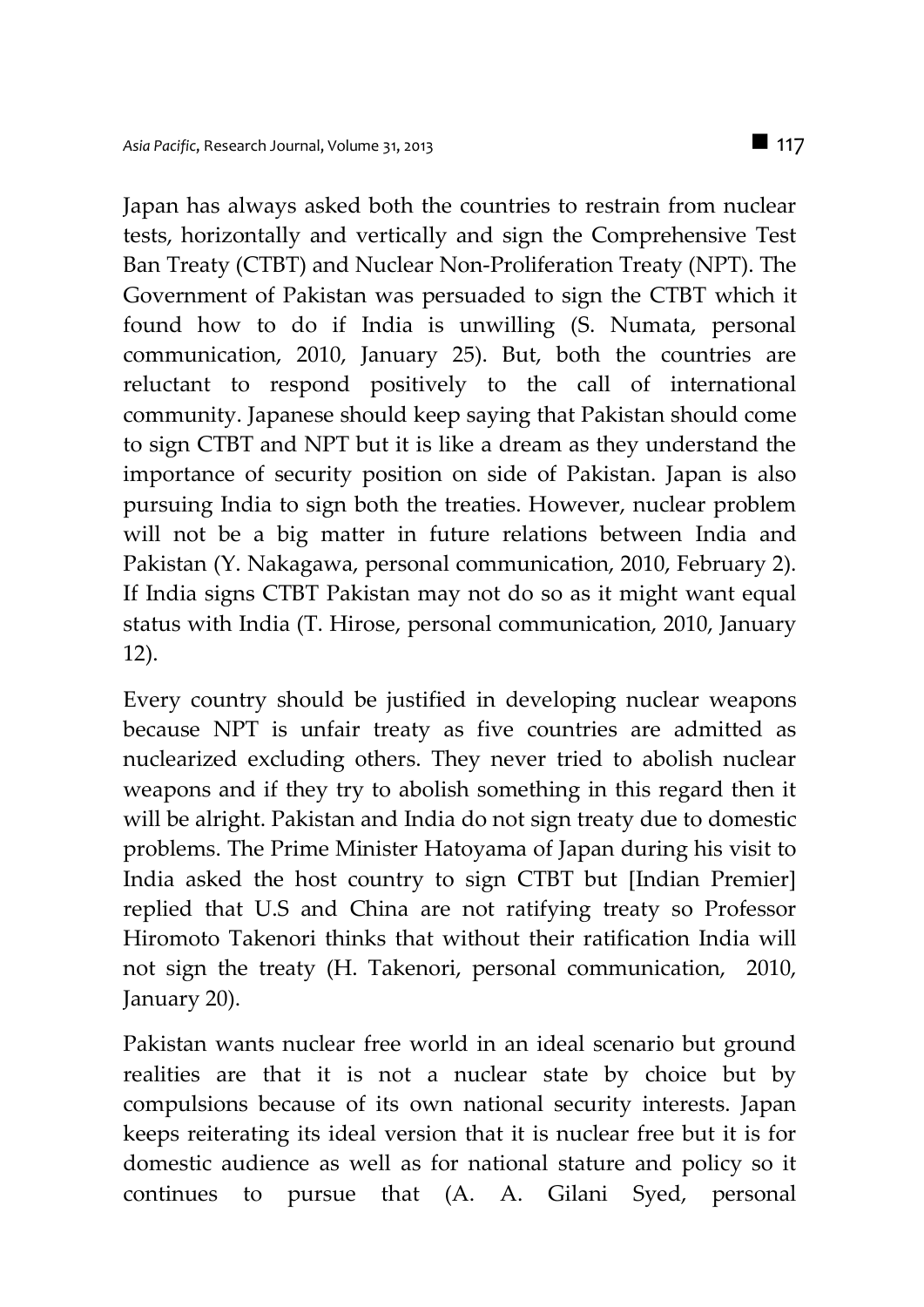communication, 2010, February 25). Regarding reactionary trend of nuclear development in the sub-continent, Takeuchi Y. Teddy told the author:

> The nuclear weaponization is a result of chain reaction. China exploded nuclear device in 1964 which was followed by India in 1974 and 1998 and then Pakistan entered in the scenario in 1998. Future repercussions of chain reaction may be economic. China is No. 2 in the world and emerging as major market where as India is coming forward. The economic development of these two countries in terms of population and GDP [has changed their importance] so priority has been changing for these two countries. Secondly, political means it is highly related to first factor, particularly for Pakistan is big factor how to do [deal] with extremists and terrorists. Relatively security priority for Pakistan has been changing though India is number one concern for Pakistan. Thirdly, international pressure. These three factors are different from the past. Some structure of competition of these nuclear out lets among these three countries is there but factors of reactionary trend are changing (T. Y. Teddy, personal communication, 2010, February 9).

Japan knows that Pakistan's nuclear program is reactionary one and Indian [nuclear program] also (T. Hirose, personal communication, 2010, January 12). The Government of Japan and Japanese people do not know the background of Pakistan's nuclear program and understand that India conducted explosion in 1974 and then Pakistan started its nuclear program and accept that it was forced to do that (J. A. Afridi, personal communication 2010, January 16).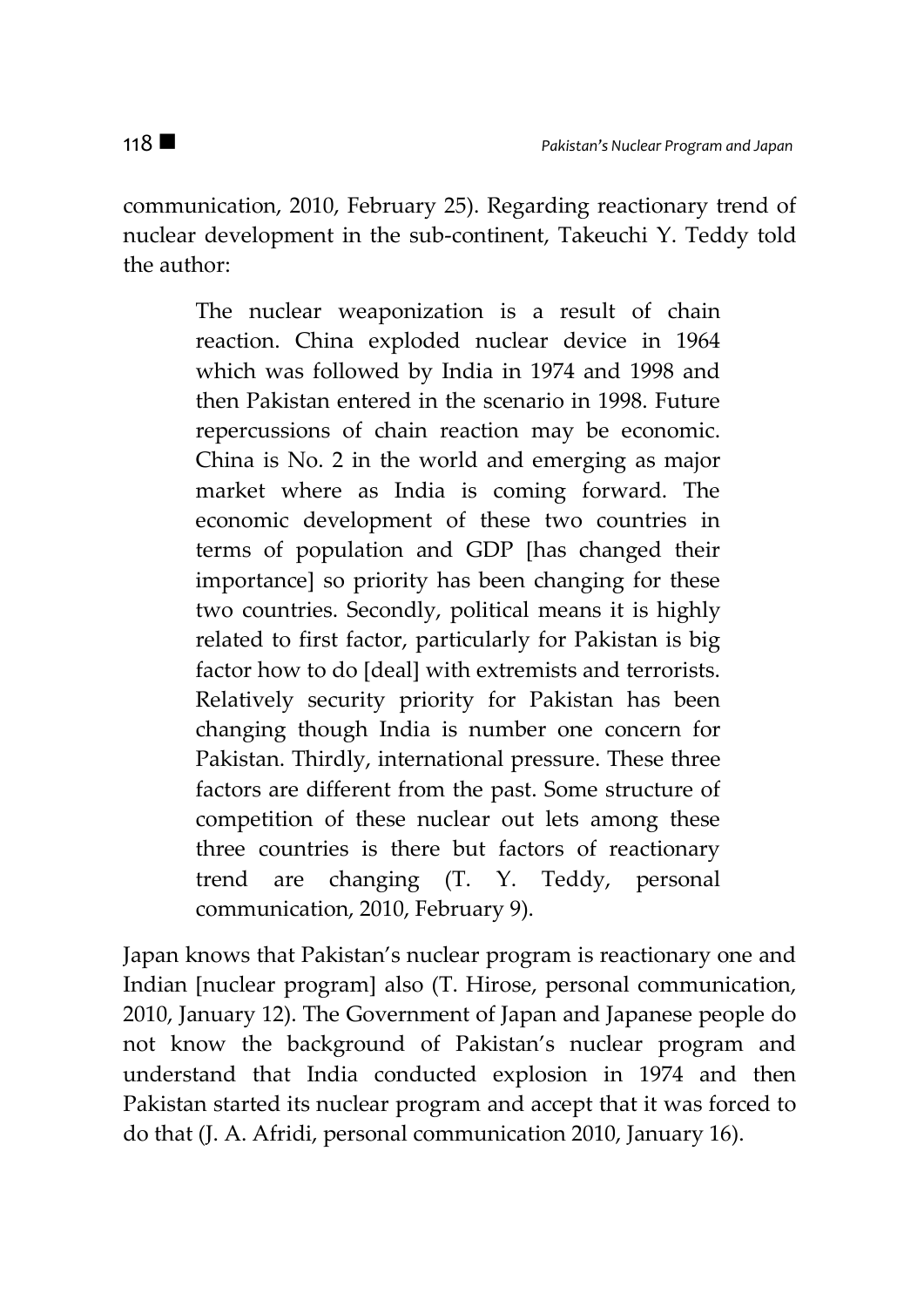Japan has expressed concerns on the atomic program of both the countries. When India and Pakistan conducted nuclear explosions in May 1998 Japan without assessing the nature of the explosions held both the countries in one line and imposed economic sanctions. It is a fact beyond any doubt that Pakistan was compelled to explode nuclear device after Indian tests in 1998 and in view of failure of international commitments of non- proliferation of nuclear weapons in South Asia.

Nuclear programs of India and Pakistan is almost at par in terms of size. If it continues as it is now, then the economic strength will show it by making big progress in case of India and Pakistan find very difficult to collect all its resources for the program (K. Muraoka, personal communication, 2010, January 26).

Pakistan should abandon its nuclear program unilaterally which will create positive image of Pakistan at least towards the Japanese people (A. Mizutani, personal communication, 2010, February 4).

## **Pakistan's Nuclear Program**

Pakistan launched its nuclear program with the establishment of Pakistan Atomic Energy Committee in 1955. It was upgraded as Pakistan Atomic Energy Commission (PAEC) in 1956. The program got momentum in the 1960s in reaction of Indian efforts to acquire nuclear bomb. It is common notion that Pakistan launched its nuclear program after atomic tests undertaken by India in 1974. The first elected Prime Minister of Pakistan; Zulfiqar Ali Bhutto had set his mind much earlier for developing nuclear capability as deterrent in South Asia region. He summarized his nuclear ideas in his book entitled *The Myth of Independence*. He rejected the idea of limiting nuclear weapons to only five countries (i.e. the U.S, the USSR, China, France and the United Kingdom) (Bhutto, 1969). He considered nuclear technology vital for Pakistan and held that in case Pakistan gives up or suspends its nuclear program, India will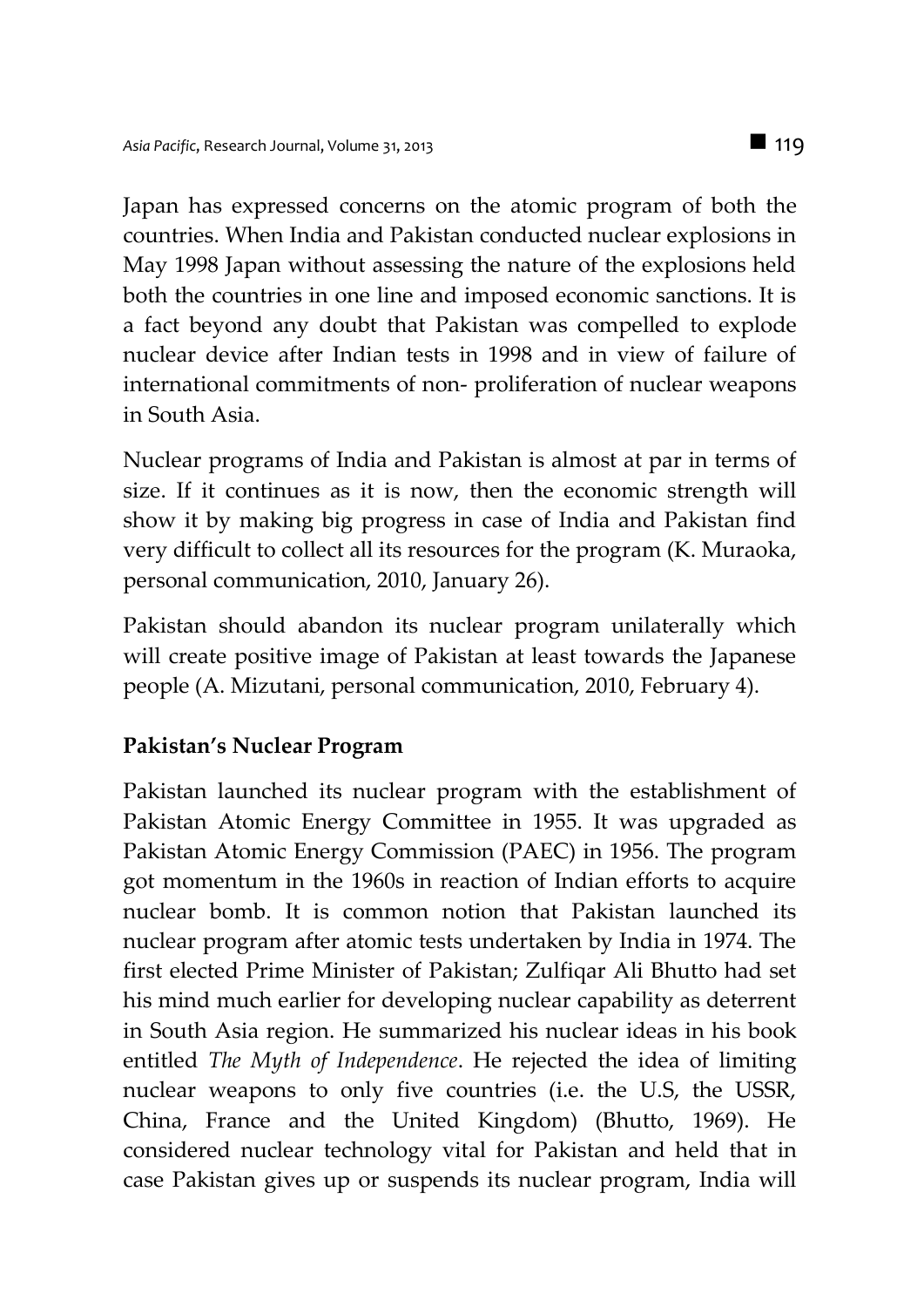be in position to blackmail Pakistan with its nuclear advantage (Bhutto, 1969). He went to extent for building atomic bomb for Pakistan that he along with his nation was ready to eat grass or leaves (Bhutto, 1969).

The defeat in war of 1971 in the hands of India proved catalyst for Pakistan to move fast to acquire nuclear technology. It did to Bhutto what India's defeat in 1962 had done to Nehru and what the Israeli obliteration of the Osirak reactor at Tuwaitta in 1981 did to former Iraqi President Saddam Hussain.

The country began taking brisk walk towards acquiring atomic energy. The construction of Karachi Nuclear Power Plant (KANUPP) with the help of the Canadian General Electric Company in 1972 and signing of contract with Saint-Gobian Techniques Nowelles (SGN) in March 1973 for processing plant at Pakistan Institute of Nuclear Science and Technology (PINSTECH) and beginning of its construction on 18<sup>th</sup> October 1974 were the land marks.

Dr. Abdul Qadir Khan laid the foundation of the Engineering Research Laboratories (ERL) on 31<sup>st</sup> July, 1976. His task was to build indigenous Uranium Enrichment Plant.

Pakistan conducted first cold test of a weapon (test of the implosion using inert natural uranium instead of highly enriched uranium) in the tunnels of the Kirana Hills, Balochistan on 11<sup>th</sup> March 1983 (Azam, 2000). In the same year, Pakistan announced of having capability of producing low enriched uranium. In May 1998, it undertook nuclear explosion in the hills of Chaghi, Baluchistan.

Due to prevalent security conditions in the West Asia region, political turmoil and lack of good governance, ethnicity, extremism and law and order situation in Pakistan, and alleged connection between al-Qaeda / Taliban and security agencies of the country, the world has fear that nuclear weapons of Pakistan may fall in the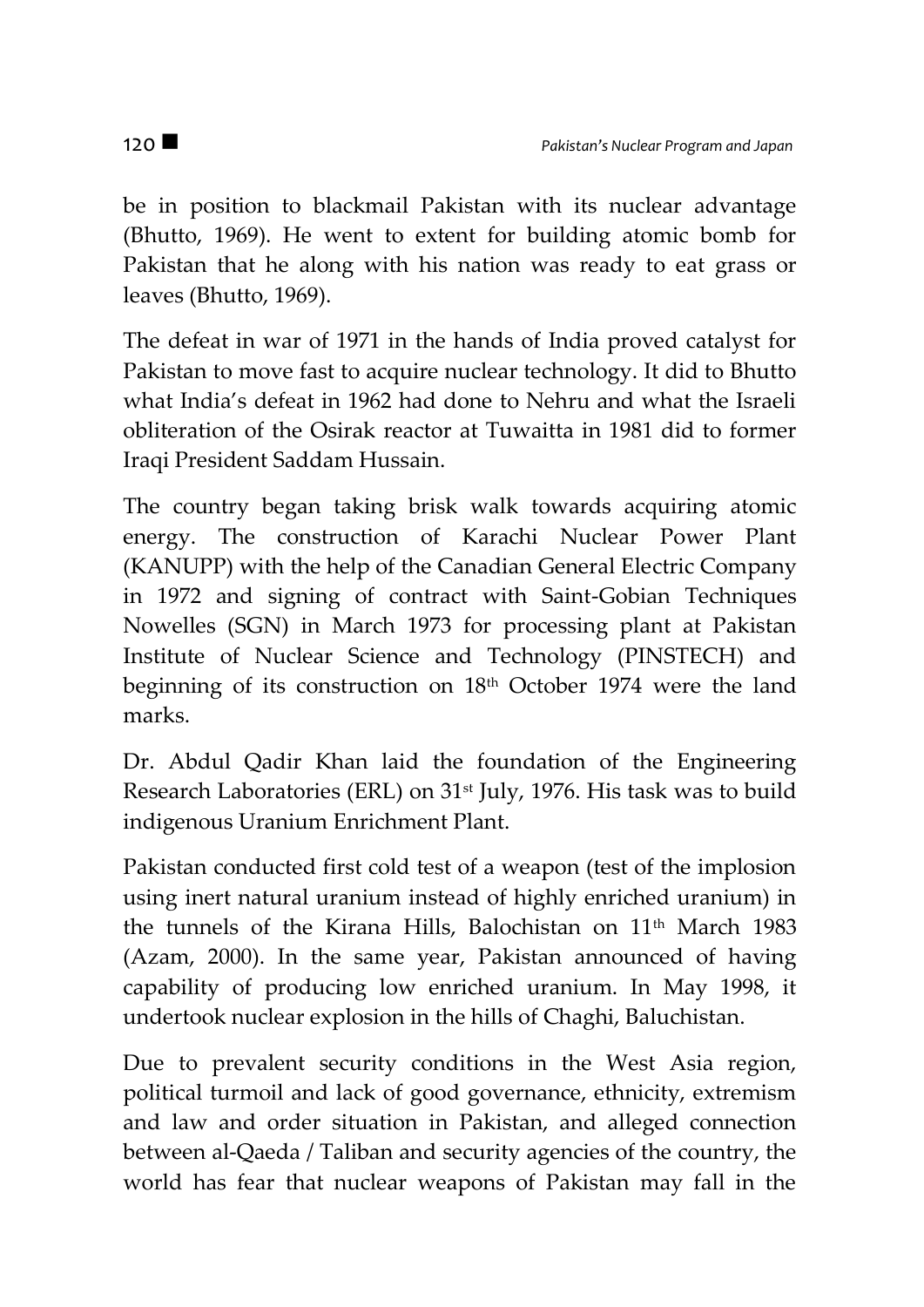hands of the terrorists. Japan is really concerned about the future of Pakistan and if it can help it would like to do so (T. Hirose, personal communication, 2010, January 12). If Taliban over control Pakistan that will be the worst scenario for international community including Japan. The Future of Pakistan is not good especially due to security position (T. Ito, personal communication, 2010, January 16). The United States is not going to sign civil nuclear agreement to Pakistan due to A.Q. Khan. It has greatest concern to save Pakistan's nuclear weapons to be fallen in the hands of the terrorists (H. Takenori, personal communication, 2010, January 20).

The concern of the Western countries including Japan is outcome of propaganda of opponents of Pakistan's nuclear program. Because:

- Pakistan has established the National Command Authority (NCA) headed by its Prime Minister. The Chief of Army Staff is also its member. The authority holds its meetings regularly to review the safety of strategic instruments and other issues. In presence of this authority it has remote chances that nuclear weapons may fall in the hands of the terrorists;
- The country has developed well efficient Command and Control System for safety of the nuclear weapons. The system has important representation from the military;
- Regular reviews are carried out to analyze the security issues of the atomic nukes and steps are taken if any gap is identified;
- The safety of the nukes is guarantee to existence of Pakistan. The nuclear deterrent in the sub-continent has indirectly contributed towards up keeping of the atomic weapons safely;
- The terrorists do not have support of the people of Pakistan. They mustered soft corner of a few but more than majority of population of the country hate them and their activities.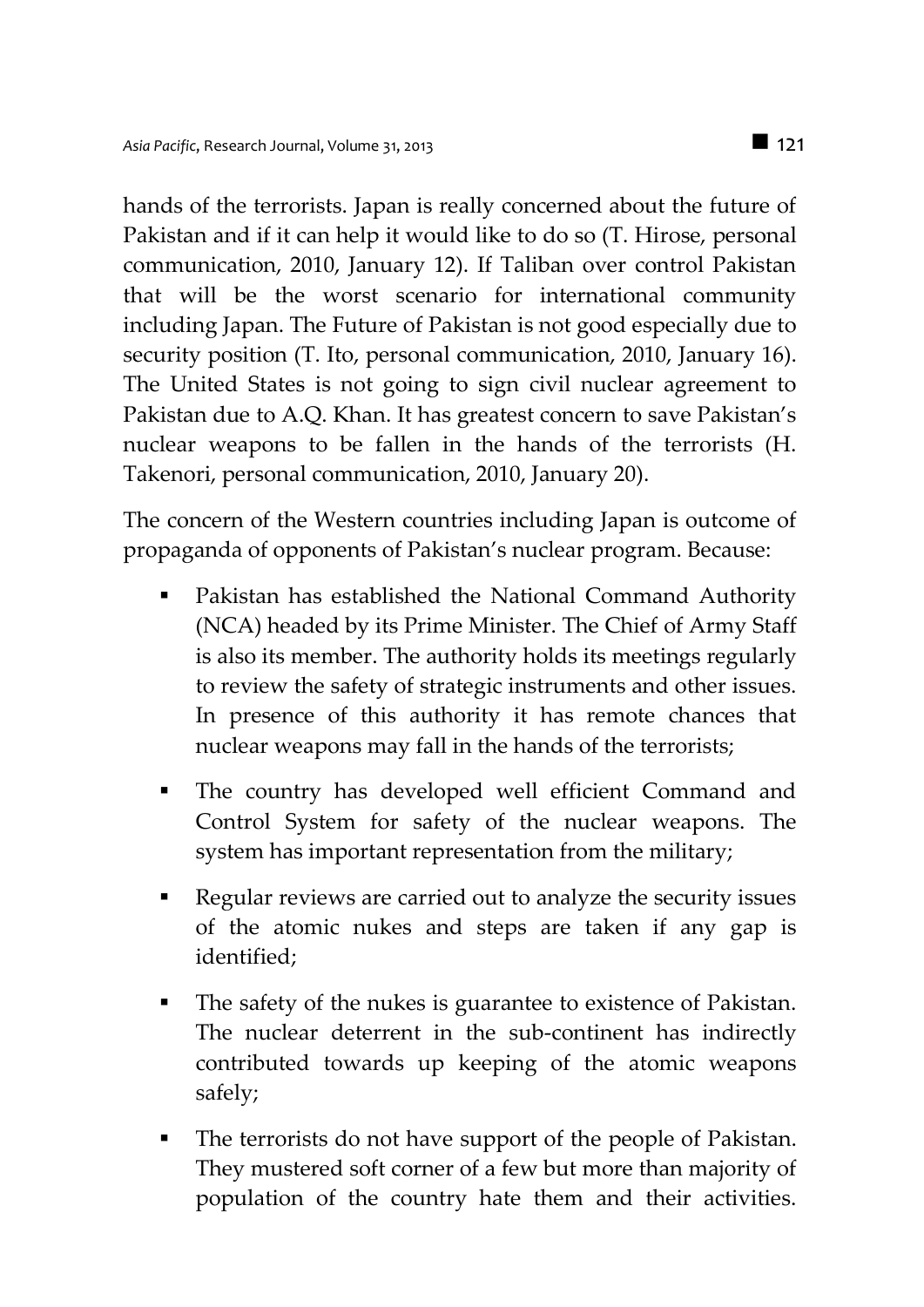Their such hatred will not allow pro terrorists political party to capture the Government of the country;

- It has been alleged that the terrorists enjoy support of some circles from the Pakistan army. The Government of Pakistan has always dealt such types, when ever identified, with iron hand and improved intelligence network;
- The recent successful military operations against the terrorists in Swat valley and South Waziristan clearly indicate that the terrorists are unable to get any big success in their designs. It shows that they are running from pillar to post for their survival and have shattered strength.

The Government of Pakistan has assured the international community that its nuclear weapons are secure and in safe hands. Japan believes that Pakistan's weapons are strongly guarded by its government (H. Takenori, personal communication, 2010, January 20) and are very secure.

## **Japan's Reaction on Pakistan's Nuclear Tests**

The nuclear tests conducted by Pakistan in May 1998 received reaction from Japan on public and official levels:

#### **Reaction from Japanese People**

Japanese are allergic from any type of explosions and not ready to accept justification that if India exploded Pakistan went for it also. They do not know about nature of relationship between India and Pakistan. Japan says that when North Korea undertook nuclear blast it did not go for that so they do not accept Pakistan's plea that it responded to Indian action. It does not see that Japan has U.S defense shield and Pakistan is without it (M. A. R. Siddiqui, personal communication, 2010, January 15).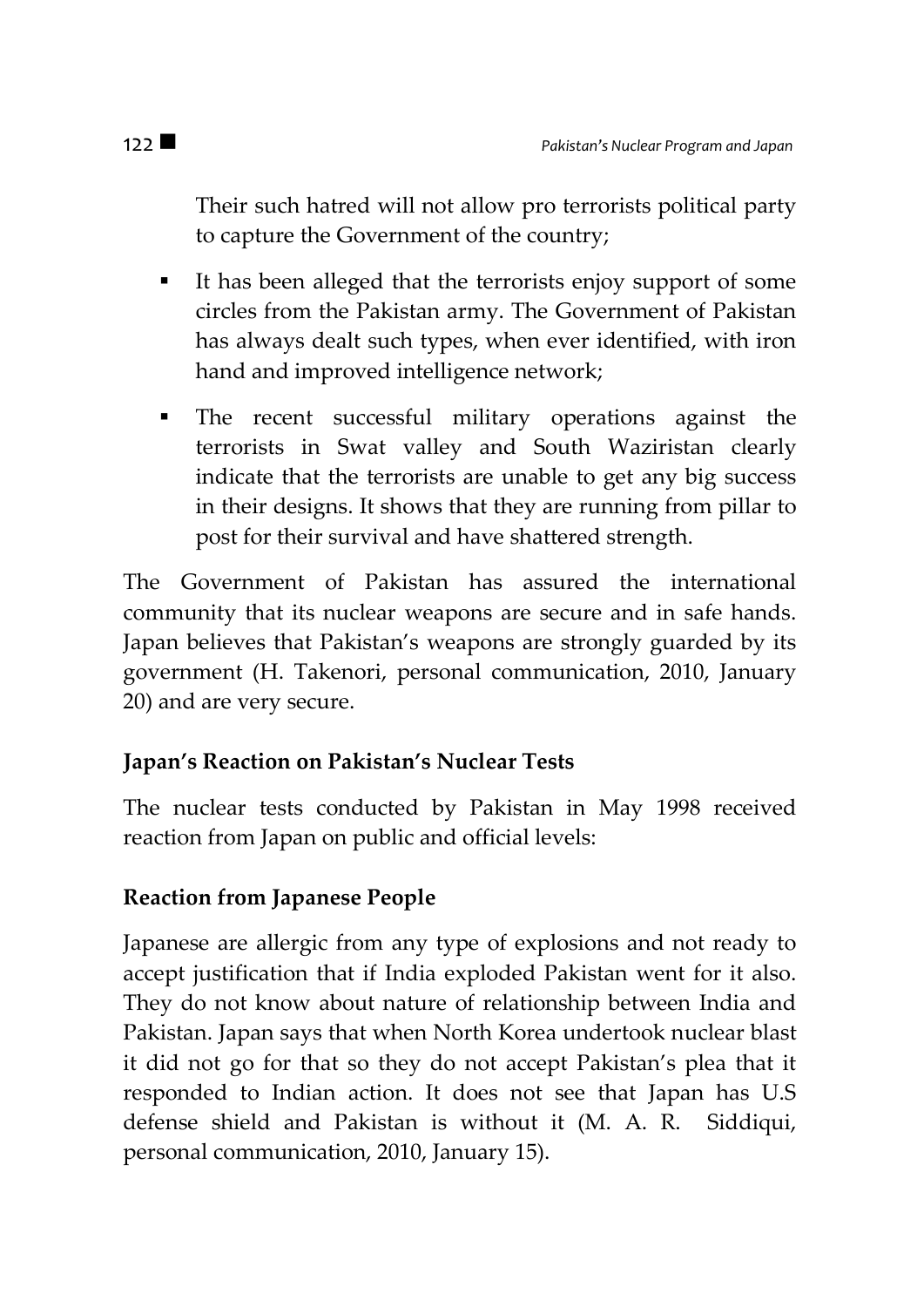#### **Reaction from Government of Japan**

Soon after the Indian nuclear test, Seichiro Noboru, a special envoy of the Japanese Prime Minister arrived Islamabad in 1998 with a written message from Hashimoto for Pakistan's Prime Minister. While talking to foreign correspondents, he told that Japan was providing aid worth 500 million dollars a year to Pakistan and it was likely to be stopped immediately if Pakistan carried out the test (Dawn, 1998, May 18). Japanese Government official told reporters on the sidelines of G-8 summit at Birmingham in 1998:

> The message being conveyed is that we would not like to find ourselves in a position where we would have to do to Pakistan what we have had to do to India (Dawn, 1998, May 16).

## **Reaction by Japanese Press**

The first test received protest from Japan. The Japanese press deplored the situation. Asahi Shimbun wrote in its edition dated 29<sup>th</sup> May 1998, "We cannot dispense of efforts to improve insufficiencies in the Nuclear Non-Proliferation Treaty (NPT) which is unfair towards countries without nuclear capabilities". It also wrote that a multinational Security Council is needed to provide an opportunity for dialogue between India and Pakistan. The *Yomiuri Shimbun* stressed on urgent need to create framework to bring about peace between India and Pakistan and wrote that there are signs that the Pakistani government swayed between domestic public opinion calling for nuclear tests and international public opinion to abandon the tests (Yomiuri Shimbun, 1998, May 29)." The *Mainichi Shimbun* wrote that it is not too late for India and Pakistan to abandon their nuclear weapons development" (Mainichi Shimbun, 1998, May 29).

According to the Director General of Science and Technology Agency of Japan, Sadakazu Tanigaki, the nuclear tests undertaken by India and Pakistan were against the aspirations of the Japanese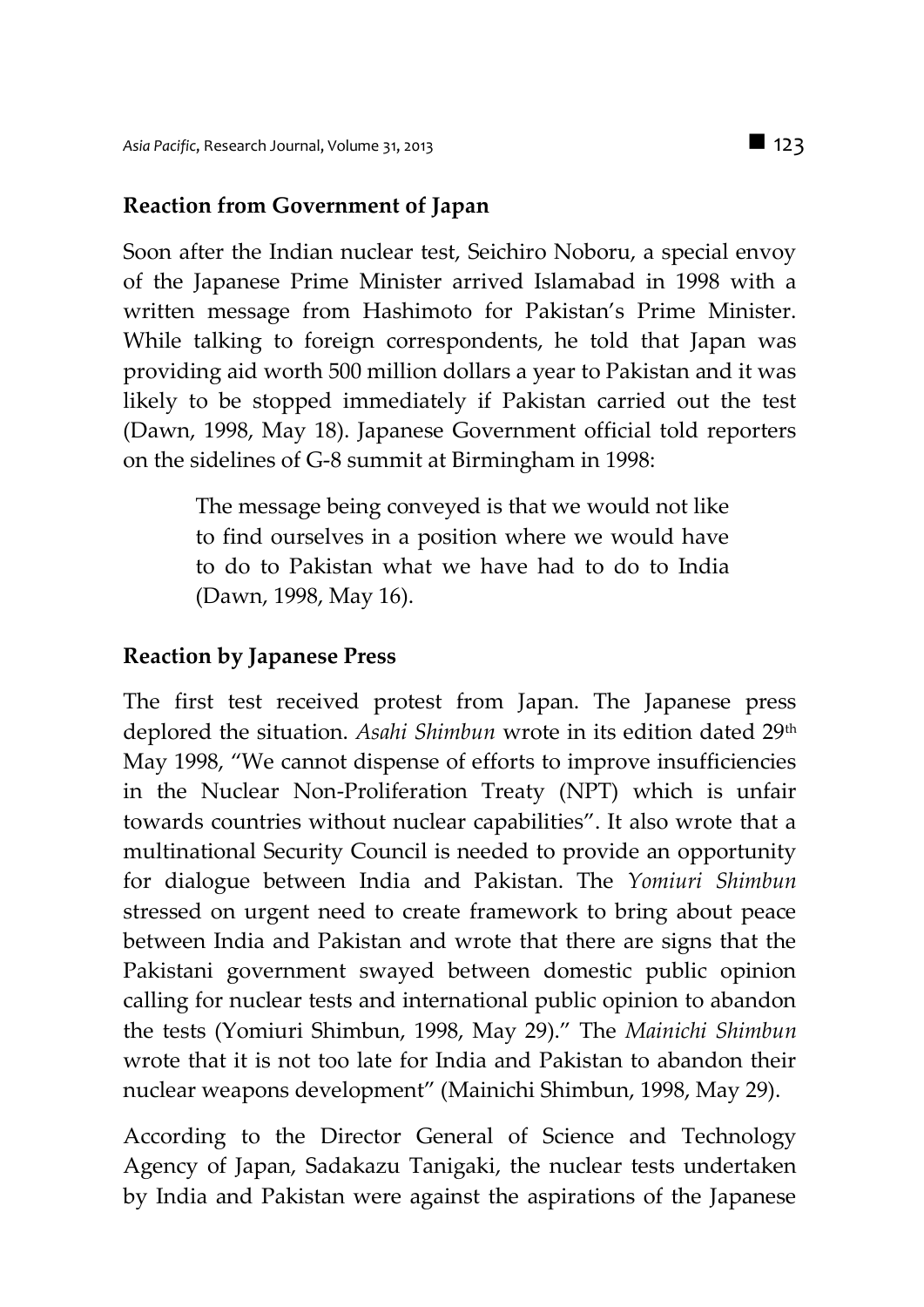people and want ultimate ban on nuclear weapons (The Chugoku Shimbun, 1998, May 29). Masayoshi Takemura, leader of New Party Sakigake submitted protest letter to Embassy of Pakistan in Tokyo which stated:

> We could never accept Pakistan's testing since it was a violent act conducted while ignoring repeated urges from the international community including Japan to refrain from testing (The Chugoku Shimbun, 1998, May 29).

#### **Pakistan-North Korea Nuclear Connection: Japan's Reaction**

It is alleged that nuclear exchange took place between Pakistan and North Korea and other countries. However, it is uncertain to say that whether such cooperation got patronage of the officials of the Government of Pakistan. Proliferation cannot occur without either collision by the security agencies or instructions from the state leadership (Niazi, 2004). If any proliferation has taken place, the best persons to debrief are Vice Chief of Army Staff (R) K.M.Arif, Lieutenant General (R) Rafaqat Syed, Director Generals of Inter Services Intelligence (ISI),Lieutenant General (R) Hamid Gul, Asad Durrani, Jehangri Qazi and Ziauddin Khuwaja (Niazi, 2004). "He [A.Q.Khan] was just one of the cogs in a machine. He was a very important player but he was not the only player. The confession [made by A.Q.Khan for proliferation of nuclear technology in 2004] is part of a compromise that will allow Khan and any one in the armed forces who approved his actions to suffer limited consequences" (The Nation, 2004, February 6).

While commenting on control on nuclear program of Pakistan, Kunio Muraoka told the author:

> Nuclear scheme of Pakistan is very tightly controlled by the military. Benazir Bhutto did not know anything and Nawaz Sharif was blind on nuclear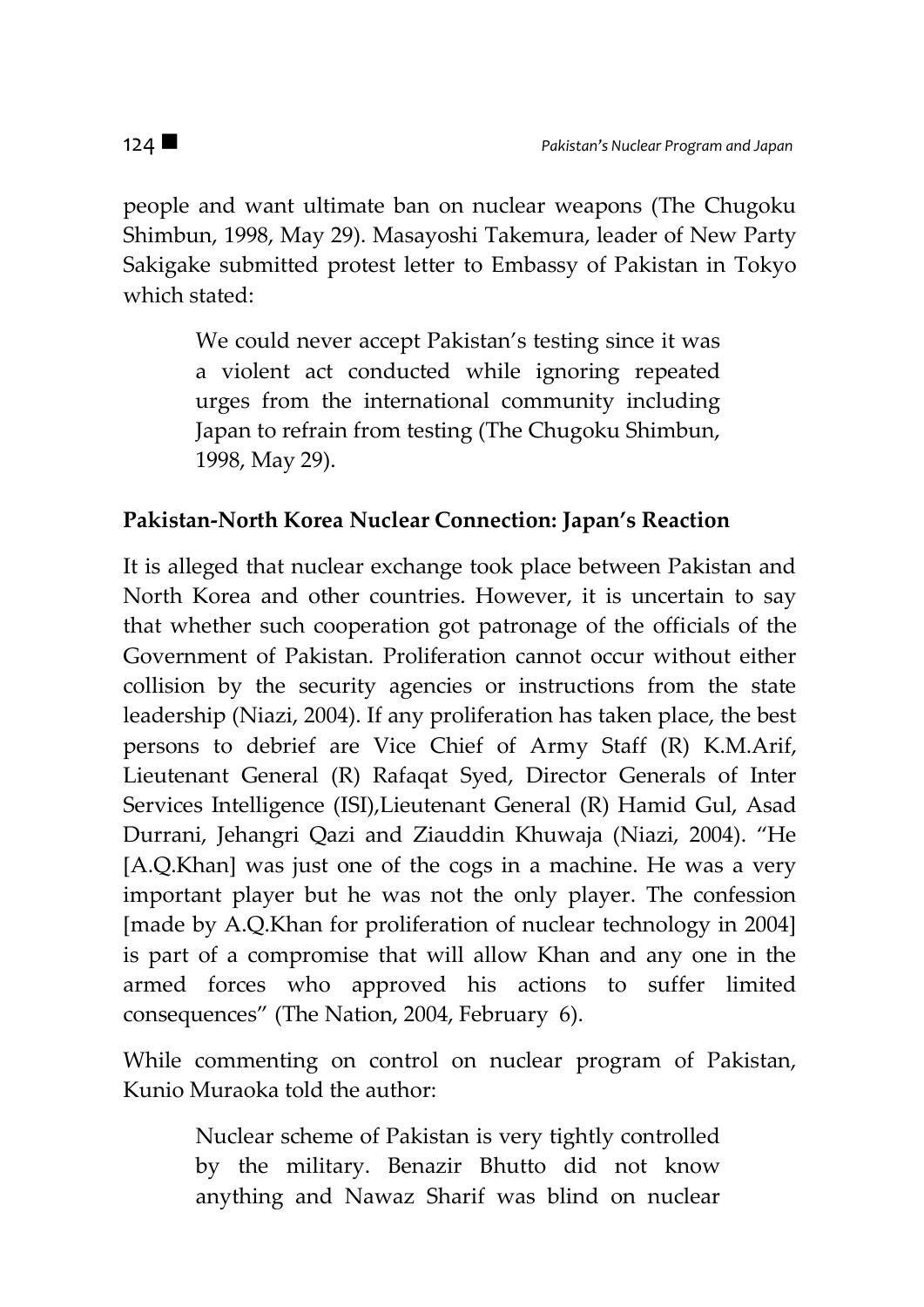development as she was but he was closer to the military than her. Ghulam Ishaq Khan was exception and he knew ever thing. As Finance Minister, Ghulam Ishaq Khan was to finance nuclear program so he was taken to very close circles at very early stage. According to a biography of A. Q. Khan written by his friend, Benazir Bhutto was shown a small mechanism to size of a football and was told that this is a bomb you have and apparent I [Kunio Muraoka] think military is in control (K. Muraoka, personal communication, 2010, January 26).

The former Prime Minister of Pakistan, Benazir Bhutto once claimed that she purchased blue prints of nuclear technology from North Korea during her reign (The Nation, 2004, February 12). However, she denied any violation of international law and said,

> We had given a commitment to the international community that we would not export the nuclear technology but we had not given any commitment nor were asked to give any that we would make imports to develop our indigenous technology reign (The Nation, 2004, February 12).

In an interview to Voice of America, she told that people do not believe that what was asked DR. A. Q. Khan did so (confession) aimed at covering up those involve reign (The Nation, 2004, February 12). She revealed that then Minister for Commerce under the Government of General Musharraf took upon advertisement in the year 2000 inviting tenders for the nuclear export (The Nation, 2004, February 12). While addressing press conference in Washington, D.C, Benazir Bhutto said, "Dr. A. Q. Khan did not take any money, he did not export any nuclear technology and he is not a traitor" (The Nation, 2004, February 12). She pointed out that since its inception; Z. A. Bhutto always kept check on Khan Research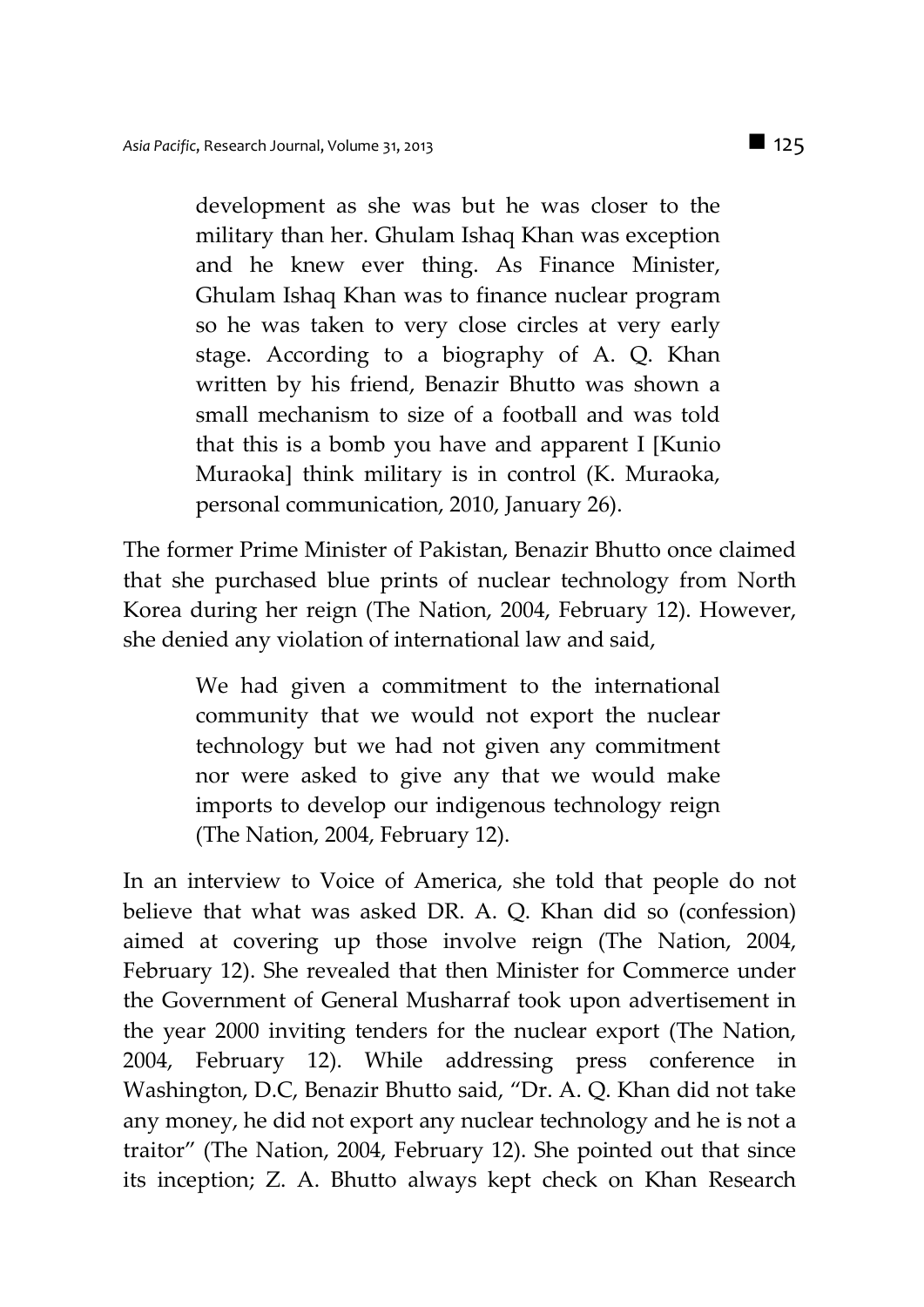Laboratories (KRL) and money routed through a committee of which expenditure was properly monitored (The Nation, 2004, February 12). She revealed that "I undertook the official visit to Pyongyang in December, 1993 but did not swap any technologies but we bought the missile technology for cash" (The Nation, 2004, February 12). Regarding her visit to North Korea, former Ambassador of Japan to Pakistan told in an interview to author:

> I started from the episode in 1993 when Benazir Bhutto decided to go first overseas tour to China obviously it was o.k. as it was good neighbor and very intimate friend of Pakistan. But later in December, 1993, it was suddenly announced that she will go to North Korea. We became very dubious. We knew the facts that in Islamabad we started to see many North Koreans and relations between Pakistan and North Korea getting closer. I asked A. Q. Khan, when he came to see me one day, that what are you dealing with North Korea. He answered me directly that he somehow hinted at doing the short range shoulder carried anti aircraft missiles. He said very fast imported and improved on it and made a better product than original one.

> I questioned it was Chinese or North Korean made that somehow blocked [A.Q. Khan]. He did not say anything when I asked directly if you are not thinking of negotiating with North Korea to get their program. He said we do not.

> I asked him what you are doing in your laboratory uranium enrichment. He again did not make direct answer. He almost denied doing anything nuclear there.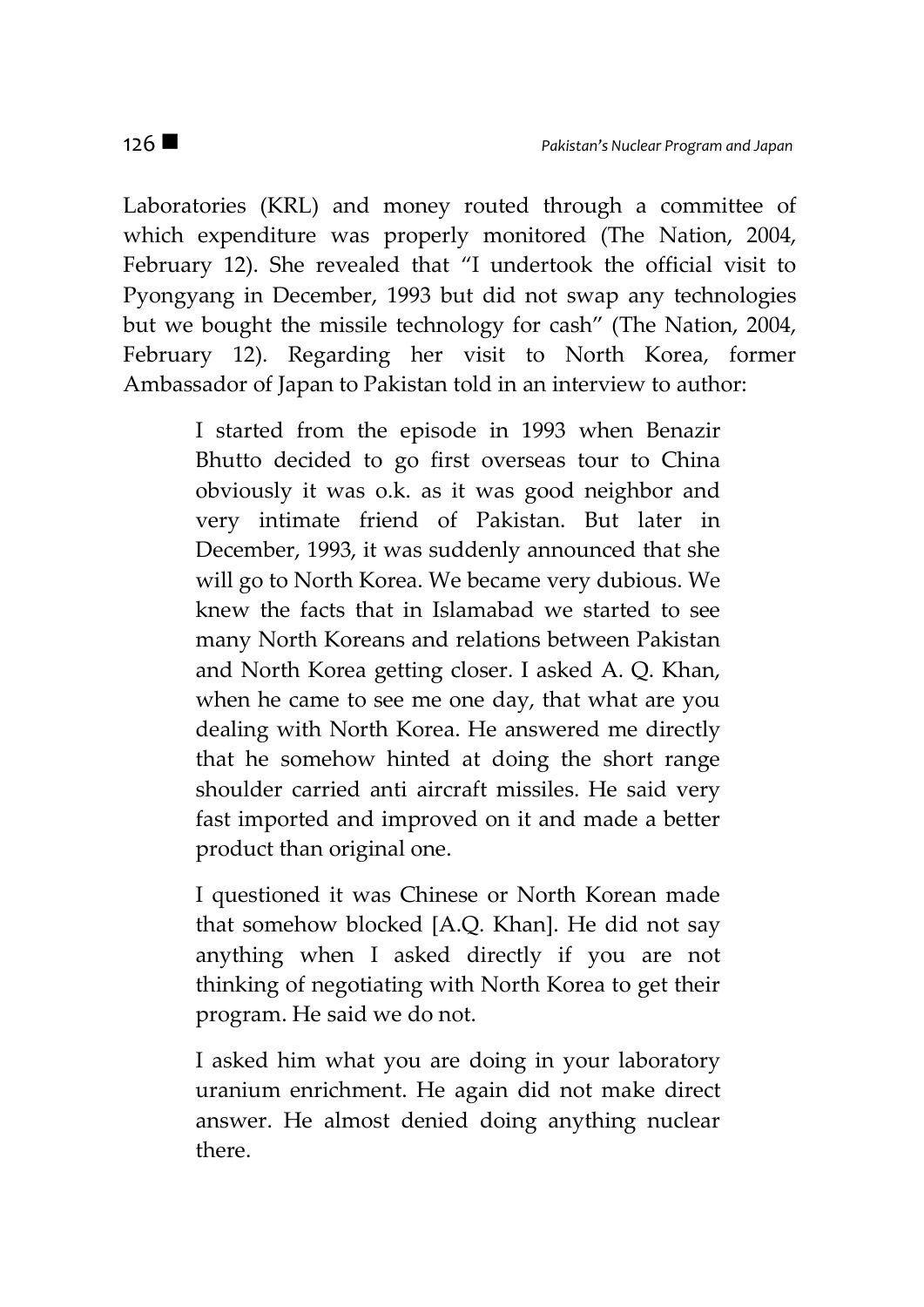But when it became apparent what he did and confessed. He came to see me and at that occasion he mentioned that a department of technological institute near the Punjab and the North West Frontier Province (now Khyber Pakhtunkhuwa) border is going to be named as Ghulam Ishaq Khan Institute of Technology and asked for cooperation to it.

Of course we knew at that time that Pakistan is doing nuclear weapons and question is how many nuclear weapons Pakistan has already built at that time. My best guess was that Pakistan held its first experiment of cold test in 1987 and 1988 so by that time when I arrived Pakistan must have built about 2 to 3.

Before visit of Benazir Bhutto to North Korea in 1993, there was a talk of missile coming from North Korea to Pakistan that was exactly the copy of Nodong Pakistan has. When Nodong was brought to Pakistan then that was the time when A.Q. Khan started to cooperate with North Korea. I think his trips started to North Korea in very early 1990s as far as I have heard (K. Muraoka, personal communication, 2010, January 26).

The nuclear cooperation between the two countries was further confirmed from a statement made by spokesman of Ministry of Foreign Affairs of Pakistan who said that C-130 military air craft flying to North Korea in 2002 carried shoulder to shoulder fired SA-16 missiles (The News 2004, February 9). Such statement came in view of U.S officials' claim that satellites spotted Pakistani military transport planes in North Korea (The Nation, 2004, February 6).

It is also alleged that economy of Pakistan was so poor that it could not pay price of North Korean missiles in shape of money. Consequently, it had to share nuclear technology with North Korea.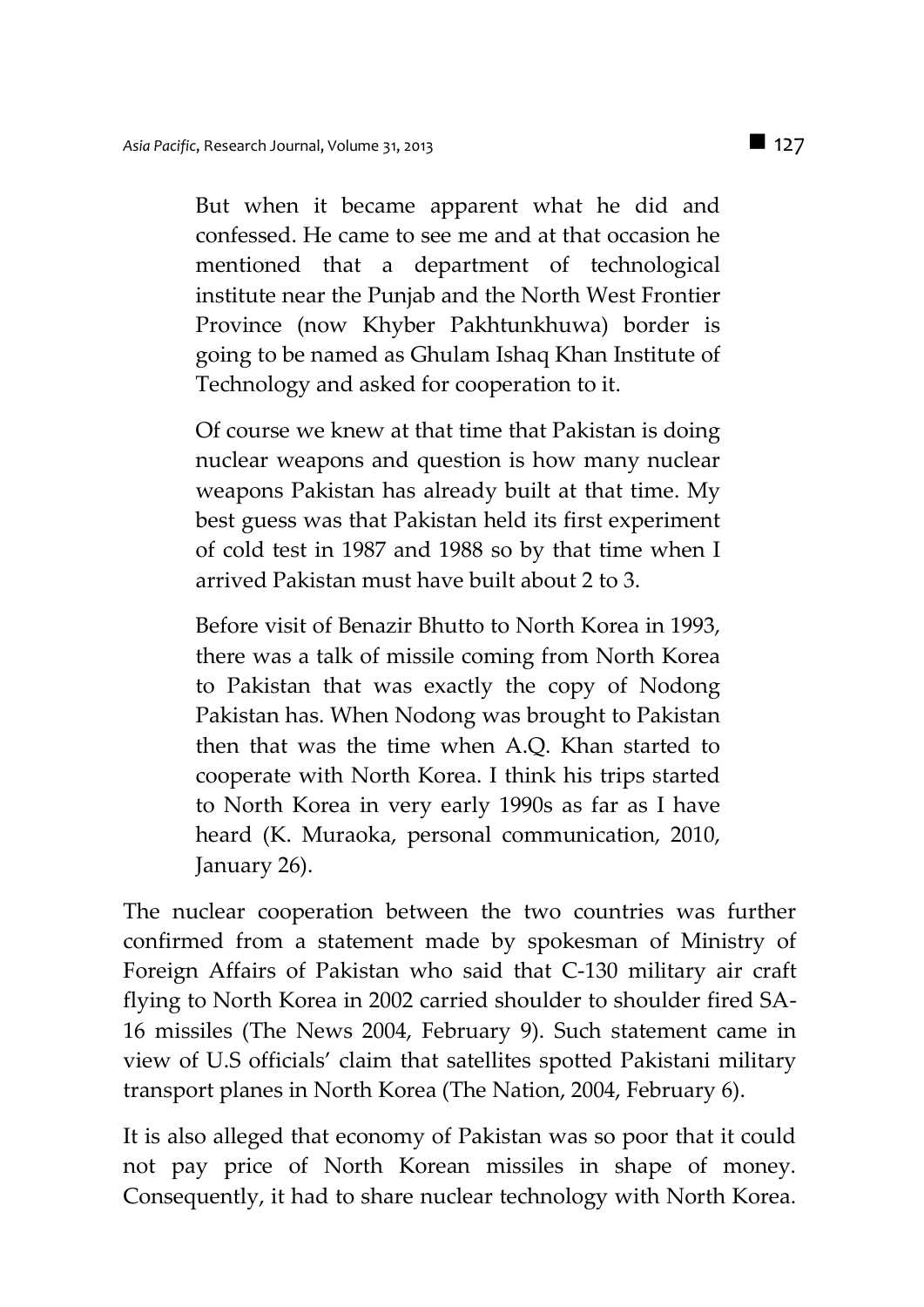Quoting South Korean intelligence sources, the *Mainchi Shimbun*, a leading Japanese newspaper wrote that North Korean engineers visited Pakistan in 1999 to study uranium enrichment technology. The purpose of the visit was to study how to prevent radioactive damage in the process of uranium enrichment (Dawn, 2004, January 2). The *Shimbun* newspaper in its another edition wrote that under a deal concluded with Pakistan at the time of visit of Howang Jang Yop, former Secretary incharge of International Affairs of Korea's Workers Party, North Korea initiated weapon program in 1996 based on uranium. Pakistan denied any help extended to North Korea on nuclear issue. When North Korea claimed that it has undertaken atomic explosion in 2006, spokesperson of Pakistan's Ministry of Foreign Affairs said that North Korean nuclear program is plutonium based whereas Pakistan's on uranium which clearly defused the allegation.

On the appearance of news of nuclear proliferation, Government of Pakistan started debriefing session of the alleged nuclear scientists including Dr. Khan. He told the investigators that then Chief of Army Staff knew about the scientists who were assisting nuclear program of Iran and three other supreme commanders of Pakistan Army including General Pervez Musharraf granted approval for his efforts on behalf of Pyongyang (Rediff, 2004, February 3).

The U.S Deputy Secretary of State, Richard Armitage and Assistant Secretary for South Asia, Christina Roca told then President of Pakistan, General Pervez Musharraf in a meeting held on 6<sup>th</sup> October, 2003 that Pakistan's failure of taking action would put Pakistan's relations with the U.S in jeopardy. They claimed that nuclear proliferation had taken place either in shape of individual or collective as a country and world should know that it was an action of some individuals (The News, 2004, Feb. 8).

It is further alleged that Pakistan had acquired Nodong ballistic missiles and their TEL vehicles (Bermudez, 1999). Such acquisition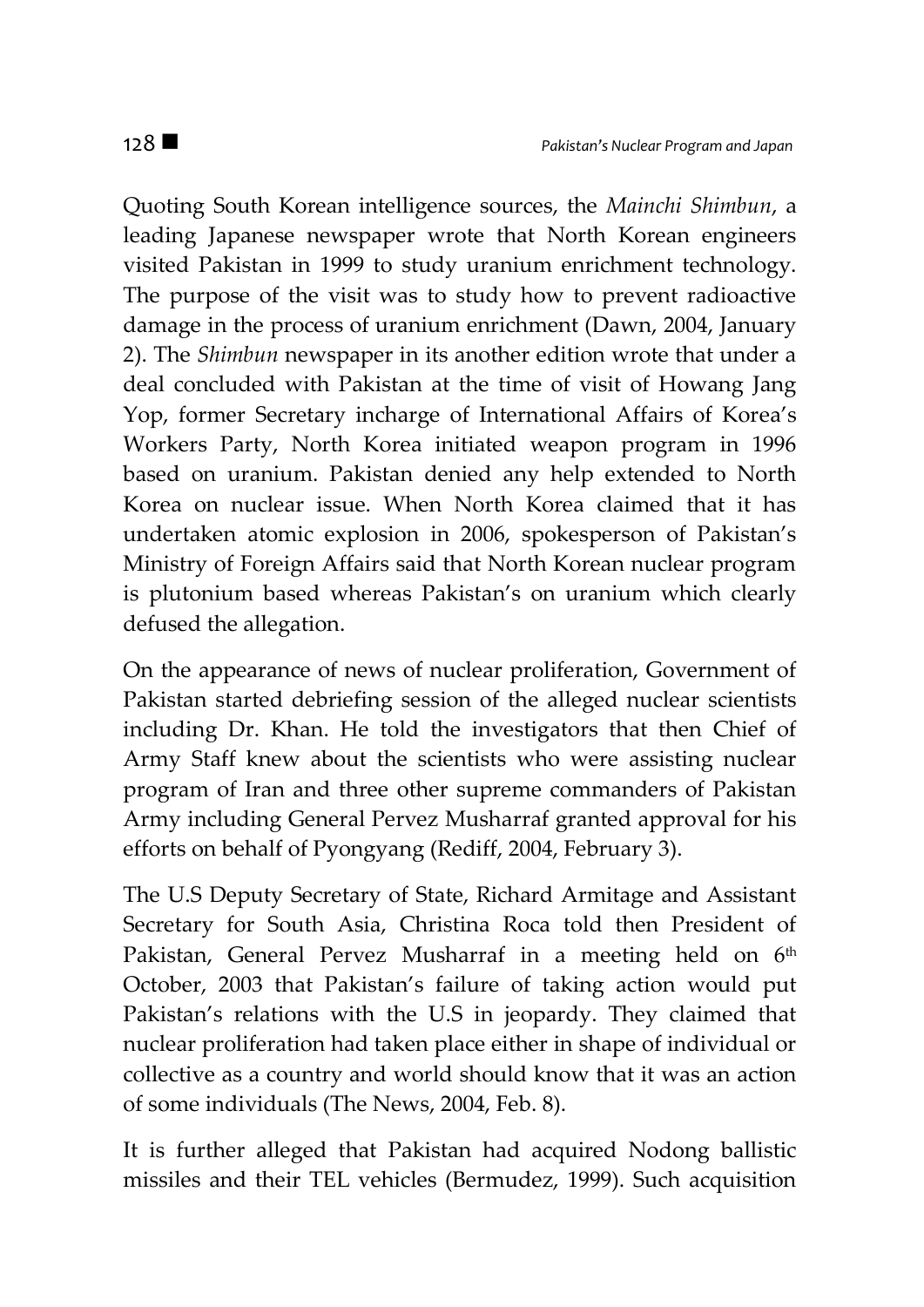also included technical support i.e. missile launch and technology crews. At the head of emergence of news in U.S media about Pakistan-North Korea cooperation in missile technology, Pakistan's President Prevez Musharraf made statement of ending such cooperation between the two countries (Dawn, 2003, November 7).

The military relationship between the two countries emerged during the 1970s when then Premier of Pakistan Zulfiqar Ali Bhutto paid special attention on establishing bilateral ties with Pyongyang (Carbaugh, 2003). This connection eventually gave birth to nuclear ties. After 20 years, his daughter and then Prime Minister of Pakistan, Benazir Bhutto visited Pyongyang which gave boost to the relations (Carbaugh, 2003). Such visit was aimed at discussing the purchase of ballistic missiles for which agreement was signed in 1995 (Carbaugh, 2003). Changwang Sinyong Corporation (CSC) gave delivery of missiles in 1996 to Pakistan. It was claimed that DPRK Foreign Minister, Yong-nam visited Pakistan and discussed a number of issues including missile cooperation and sales of Hwasong and possibly Nodong missiles (Carbaugh, 2003). Such assistance enabled Pakistan to establish a project for purchasing Nodong missiles (Carbaugh, 2003).

North Korea had exported 24 to 50 Nodong missiles to Iran, Pakistan and Libya (Bermudez, 1999). In return Pyongyang acquired advanced missile technologies and parts through Egypt and Pakistan (Young, 2004). It is estimated that Shehab-4 in Iran and Pakistan's Ghaznavi are the same model as North Korea's TD-1 and Iran's Shehab identical to TD-2 (Bermudez, 1999). Thus, it can be said that North Korea is pushing forward with the development of long range missiles hand in hand with Pakistan, Iran and Egypt (Bermudez, 1999).

Japan questioned Pakistan about alleged nuclear proliferation. Japan's such reaction was mainly due to two reasons. Firstly, being only victim of nuclear catastrophe, it opposes nuclear proliferation.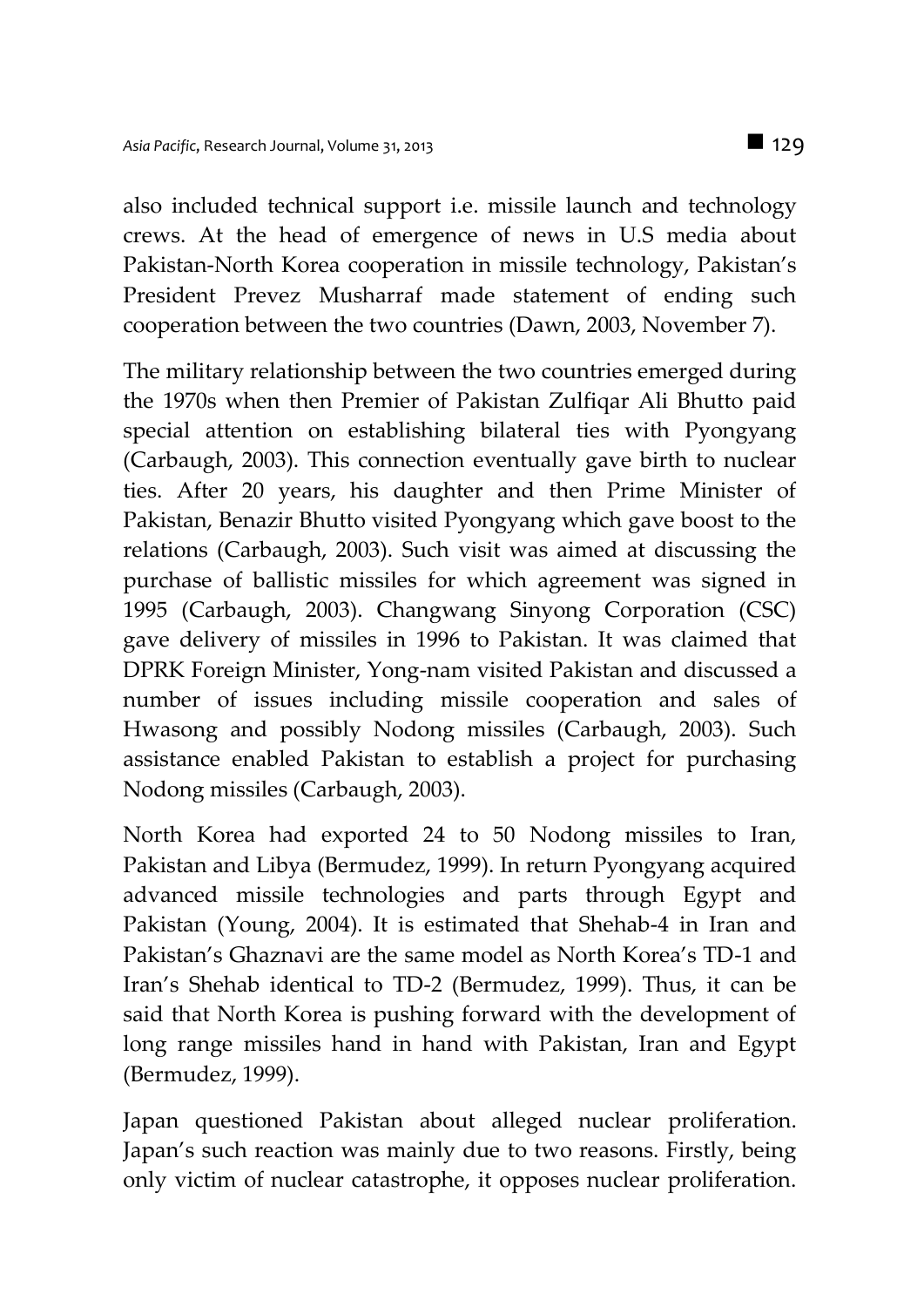Secondly, Japan enjoys strained relations with North Korea due to variety of reasons. It considers North Korea's nuclear and missile armament as threat to its security and dangerous for peace on North Korean peninsula. India's nuclear proliferation record is quite clean but Pakistan's is not ideal and nuclear issue is sensitive for Japan (T. Hirose, personal communication, 2010, January 12).

Deputy Minister for Foreign Affairs of Japan, Fujasaki, during his visit to Pakistan in 2004 (Government of Japan, 2004), discussed the issue with the President of the host country. The President promised that Pakistan would share information along with other countries concerned.

#### **Proliferation is not Restricted to Pakistan**

Pakistan is not the only country involved in nuclear proliferation. European countries including Germany etc. also committed proliferation of nuclear technology. On the occasion of the moot of World Economic Forum in Davos, Switzerland, then President of Pakistan, General Pervez Musharraf told in an interview with Cable News Network (CNN) that some countries, individuals and international black markets were involved in nuclear proliferation and expressed that media was creating a perception that "Pakistan is the only culprit around the world. This is not the case" (The Frontier Post, 2004, January 24). UN Disarmament Commissioner, Therese Delpech said, "naturally, it is not the Pakistani state that is going directly sell this information. Private proliferation is often a front for public proliferation. In reality, these private networks allow states to hide" (The News, 2004, January 26). Some Japanese companies are also involved in nuclear proliferation and they have provided equipments to North Korea and Government of Japan has verified it. The Government is taking action against them but it is not highlighted (Anwar, A., personal communication, 2010, January 16).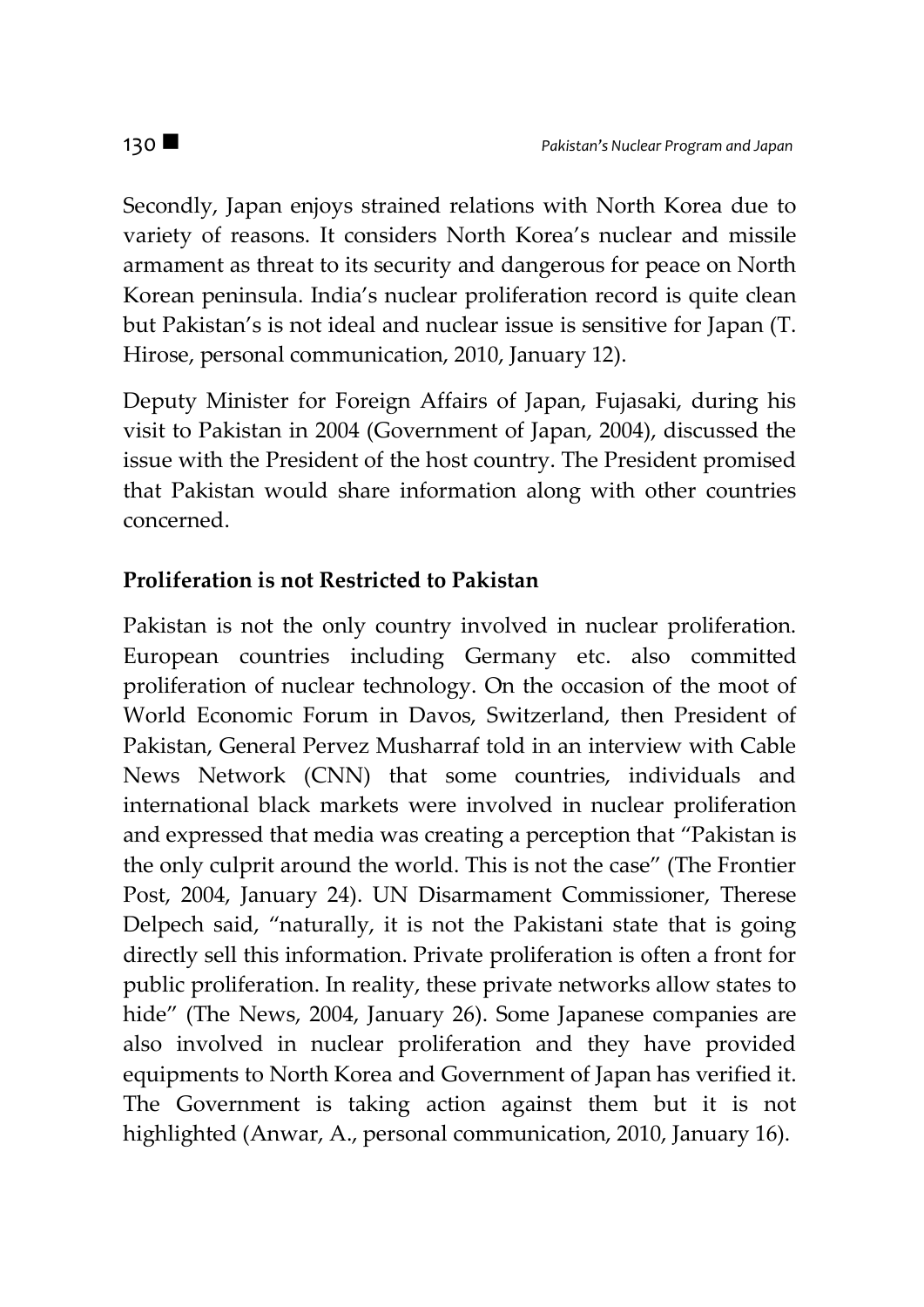Nusrat Mirza in his article entitled, "Pakistan Bashing" drew the map of involvement of Holland, Germany, Soviet Union, France, India and other countries in nuclear technology as follows, (Mirza, 2004):

> Centrifugal nuclear technology was very commonly used by Holland, Germany, Soviet Union and France and other countries. It was not a secret one. Its basic design was published in Zipp report in 1960. German design was published by Stockholm Institute of Research (SIPRI). One can say that the design, which Pakistan had adopted, was available in the advertisement. Germany, France, India, South Africa and Russia and other countries have supplied nuclear material to different countries such as North Korea, Israel, Iran and Iraq. Taiwan customs seized 1000 tons of North Korea bound aluminum oxide manufactured by India used in making shelves for nuclear device purposes. Americans charged India in December 2003 for supplying important nuclear components to North Korea. India also supplied chemical, biological and uranium to Syria in 1992. Thirty tons of tri-methyl phosphate was supplied by United Phosphorus Ltd of India to Iran in 1993 and in early 1992. India also supplied Iran thydieglycol and other chemicals. As per report published in international media, Germans constructed Iran's Busher atomic plant and Russian supplied highly enriched uranium. Not only this, other countries like France transferred technology to Israel enabling it to construct 100 kg uranium plant. In 1976, a news item became the flash point when a ship loaded with 200 ton yellow cake (uranium coke) was found missing.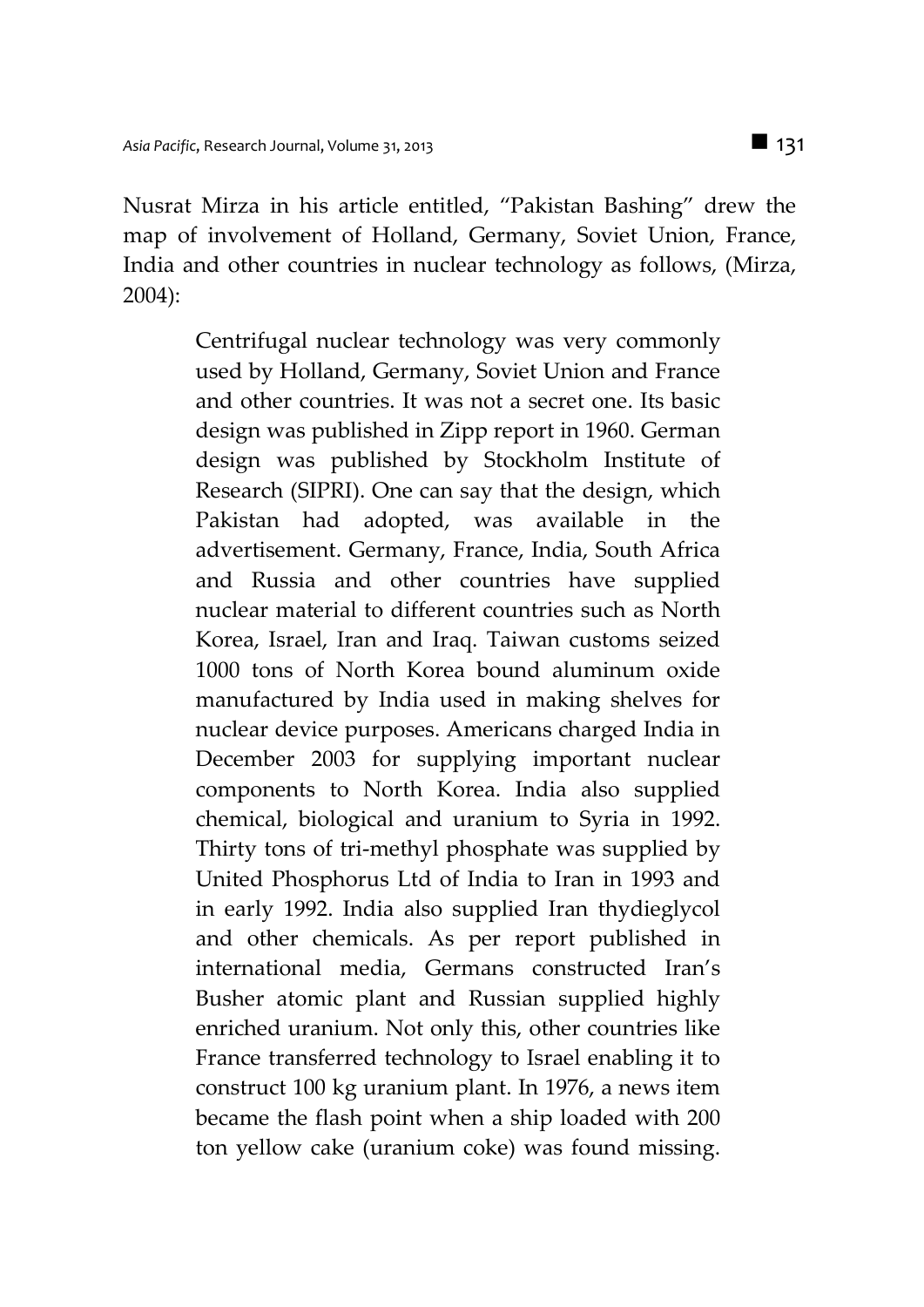That ship was supposedly landed on the shore of Israel.

The official statement of the United Kingdom revealed that the U.S and U.K undertook massive proliferation in the Weapons of Mutual Destruction (WMD) fields. Their involvement in nuclear trafficking is clear breach of their international treaty obligations at the level of the state itself. The report contained admittance of Dutch Government that sensitive nuclear technology developed by a Dutch company might have been transferred to DPRK, Iran and Libya (Mazari, 2004).

## **Nuclear Issue as Divergence between Pakistan and Japan**

The internal, regional and international pressures and behavior on the situation arose in May 1998 compelled Pakistan to tit for tat. Probably, Japan failed to understand Pakistan's stand and logic behind it.

Though, Japan has appreciated self-moratorium imposed by Pakistan on further nuclear development, it will remain alive as divergent in the relations of the two countries. Its strategic, security and defense interests will not allow Pakistan to roll back its nuclear program or keep it alive for energy purposes. Unless and until India does not give up its nuclear program, which seems was in reaction of the Chinese nuclear program, Pakistan will be going on the same footings. It has now become compulsion for India to keep up the program to meet with its global aspirations.

## **Kashmir and Nuclear Issue**

It would be naïve and rash to link Kashmir with the nuclear issue, although temporarily one could use the current interest in South Asia for drawing the world attention to Kashmir problem (Ali, 1999). Japan has expressed its apprehension that Kashmir is flash point of South Asia. And if war begins between two rival countries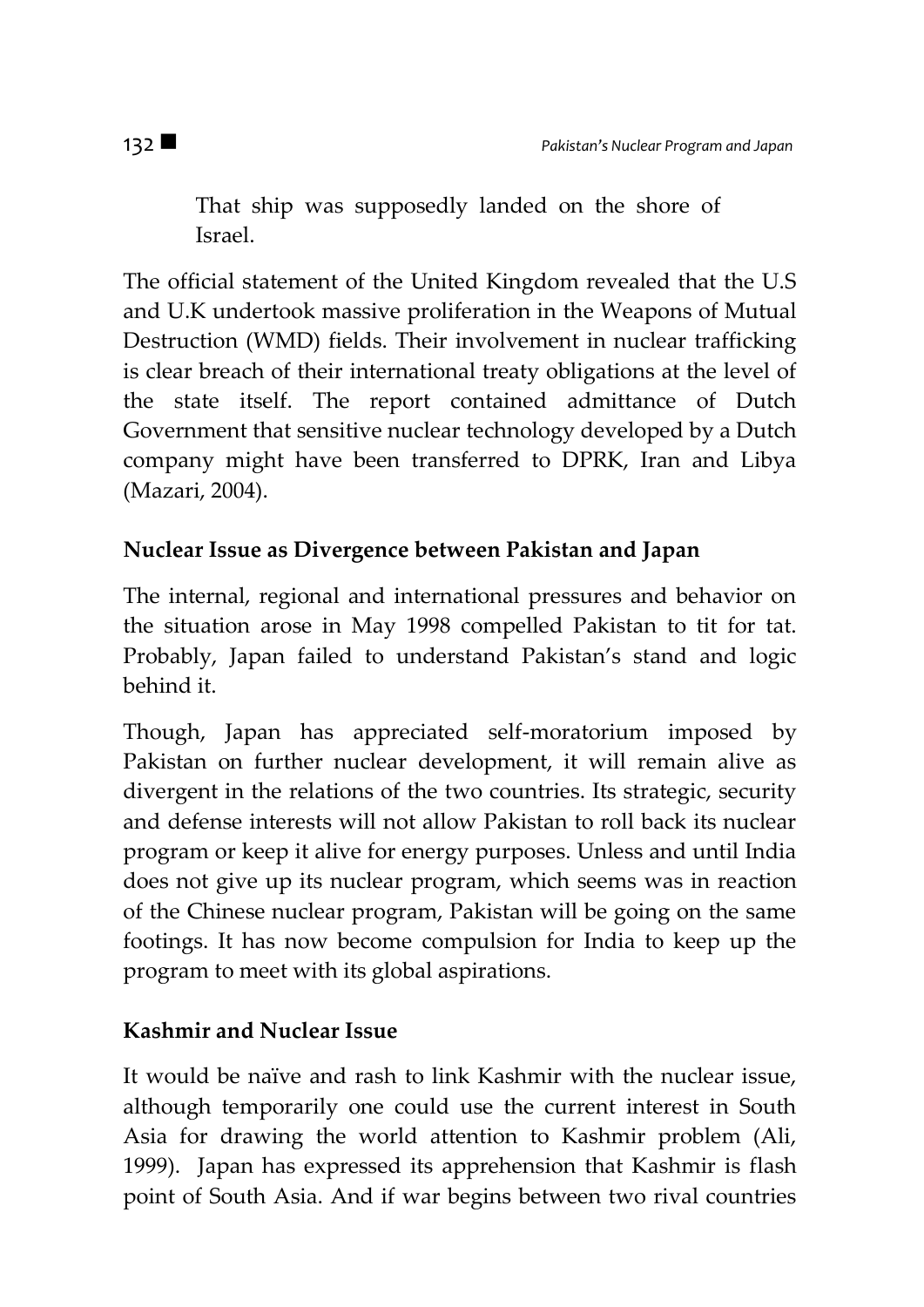of South Asia on the issue, it will not remain restricted to conventional weapons. Either country may use nuclear option as a last resort to defend itself. The eruption of nuclear war may affect the entire world due to its long ranging consequences. In this situation, Japan will have to cut traditional options of normalization of the relations such as holding of international conference, urging both the countries to solve their issues through dialogue, building one sided pressure on Pakistan to solve the issue in the light of Simla Agreement and Lahore Declaration etc. It will have to come out from diplomacy based on self interest. Its interests in South Asia do not allow it to put pressure on India for sitting around the table sincerely and explore the likely avenues/options for resolving the issue.

Japan should treat Pakistan at par with India at least in Kashmir context. First, it must evaluate and analyze the stands of the two countries on the issue and build up its firm opinion about justified and unjustified without considering its interests in the region. Then, it should move sincerely for convincing the disputing parties to develop unanimous solution and road map for ending the problem.

## **Conclusion**

The information shared with Japan, establishment of National Command Authority on nuclear assets by Pakistan and steps taken by the Government of Pakistan for uprooting of nuclear proliferation network have convinced the Government of Japan about its sincerity. Japan is worried about political instability in Pakistan which may lead falling of strategic assets in the hands of the terrorists. However, it is satisfied with the restoration of democracy in Pakistan. Japan restricted its reaction on nuclear proliferation to expression of grave concern and condemned arms race in the sub-continent. The issue failed to be focused in bilateral talks on the level of heads of either government or state. Moreover, Japan did not take any stern action as taken in view of nuclear tests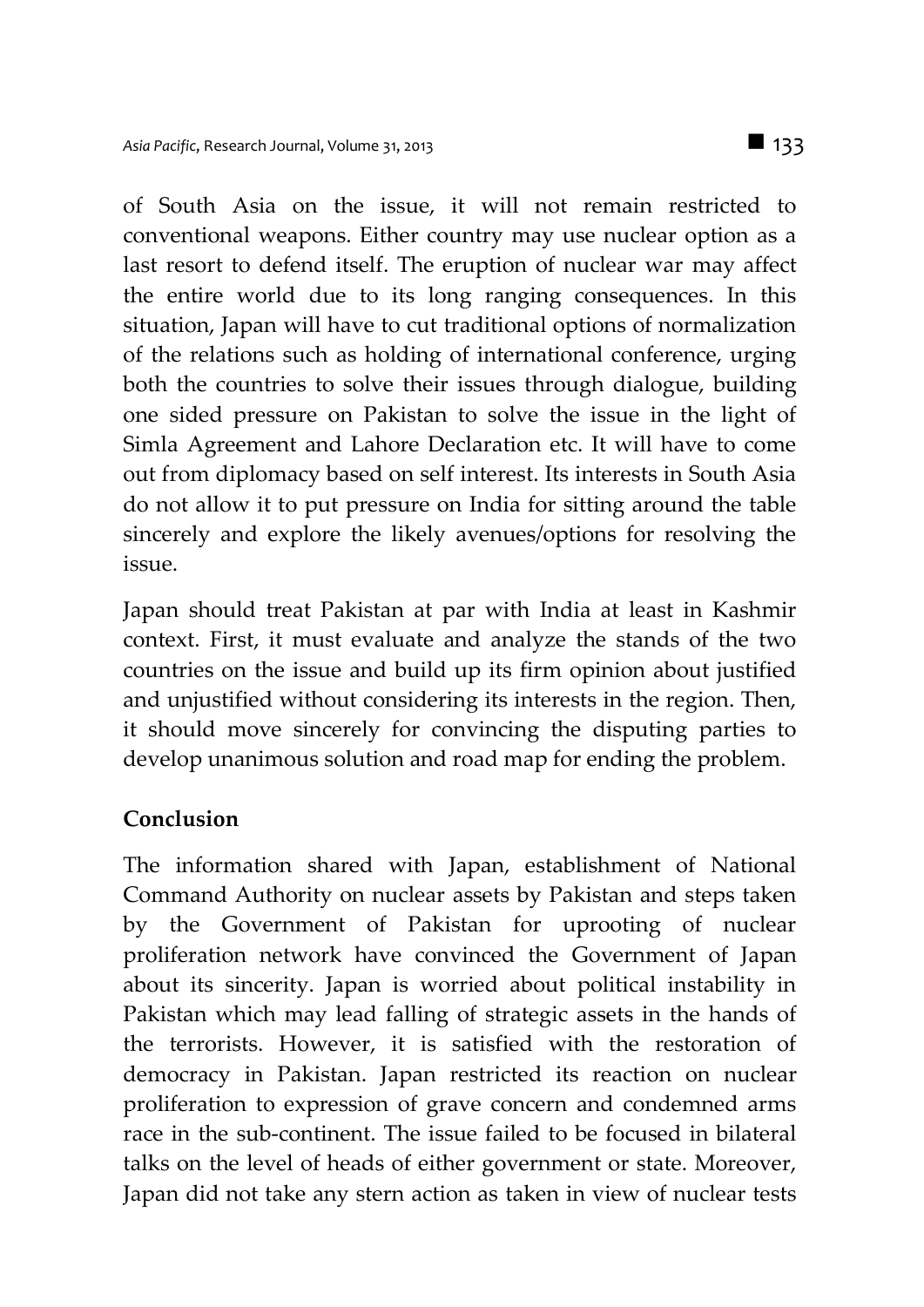in May 1998.

No doubt, Pakistan's nuclear and missile programs may remain divergence in the relations between the two countries till Pakistan's accession to NPT or CTBT. But it will not create tension to such an extent that cordial and amicable relations will suffer setback. Pakistan and India should be involved in Confidence Building Measures (CBMs) (T. Ito, personal communication, 2010, January 16). If India does not have nuclear weapons Pakistan has never been. India will never join CTBT and NPT if it may be after joining of U.S and China (T. Ito, personal communication, 2010, January 16).

#### **References**

- Ali, A. (1999). *Nuclear Politics and the Challenges of Governance.* Karachi: Royal Book Company.
- Azam, R. M. S. (2000). Retrieved from http://www.defencejournal.com /2000/june/chagai.htm
- Bhutto, Z.A. (1969). *The Myth of Independence.* Karachi: Oxford University Press.
- Carbaugh Jr, J. E. (2003). *Pakistan-North Korea Connection Creates Huge Dilemma for US, Pakistan.* Retrieved from www.facts.com
- Dawn. (2004, January 2). Karachi.
- Dawn. (1998, May 18). Karachi.
- Dawn. (1998, May 16). Karachi.
- Japan, Government of. (2004, February 17). *Press Conference by Press Secretary, Ministry of Foreign Affairs, Government of Japan.*
- Mazari, S. M. (2004, January 28). WMD Proliferation: the European-US Trail. *The NEWS, Karachi*.
- Mirza, N. (2004, January 26). Pakistan Bashing. *The Nation, Lahore*.
- Nizai, M.A. (2004, January 23). The Gordian Knot. *The Nation, Lahore*.
- Rediff, India. (2004, February 3). Retrieved from www.Rediff.com.